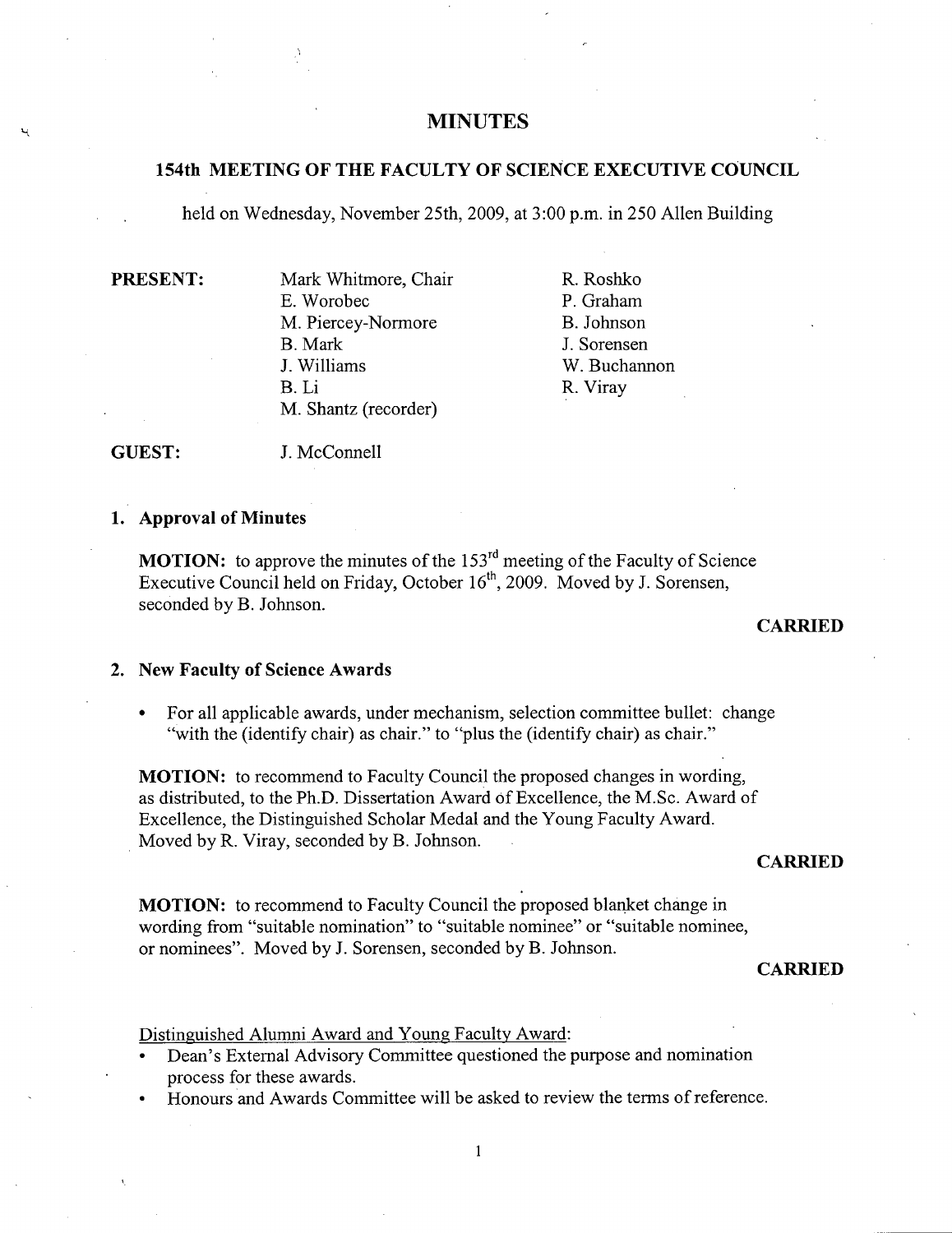# **'3. Professor Emeritus Nomination**

• will be presented at Faculty Council – Faculty Executive is not involved except in the approval of this item for the Faculty Council agenda

### **Approval of Faculty Council Agenda**

**MOTION:** to approve the agenda for the December 14<sup>th</sup>, 2009, Faculty Council meeting. Moved by J. Williams, seconded by W. Buchannon.

**CARRIED** 

## **Other Business**

/

A museum or display cases was suggested for old equipment/artifacts. Faculty should identify equipment before it gets thrown out (eg. cyclotron equipment)

The meeting adjourned at 4:00 pm.